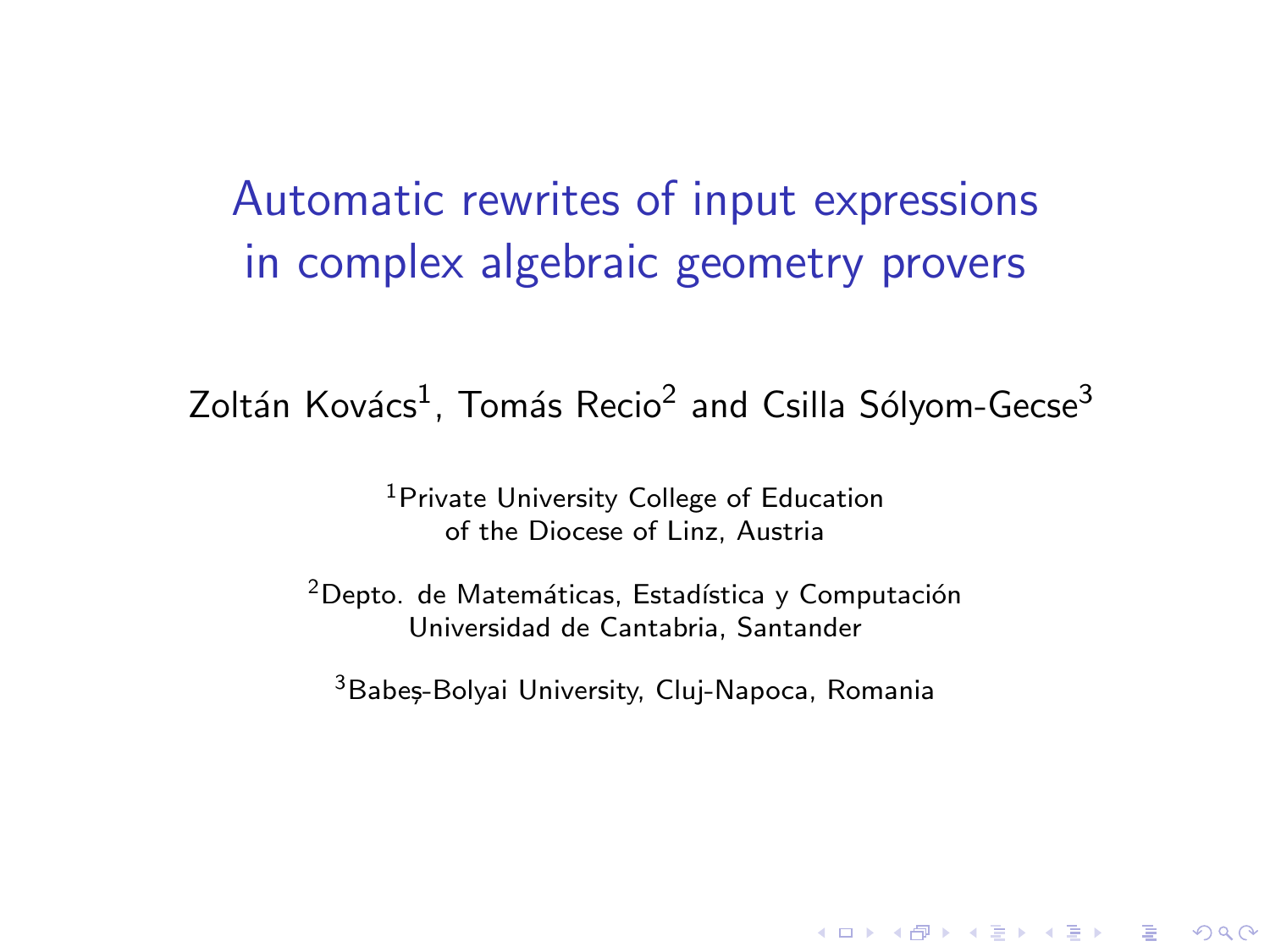#### Abstract

We present an algorithm to help converting expressions having non-negative quantities (like distances) in Euclidean geometry theorems to be usable in a complex algebraic geometry prover. The algorithm helps in refining the output of an existing prover, therefore it supports immediate deployment in high level prover systems.

**KORKA SERKER ORA**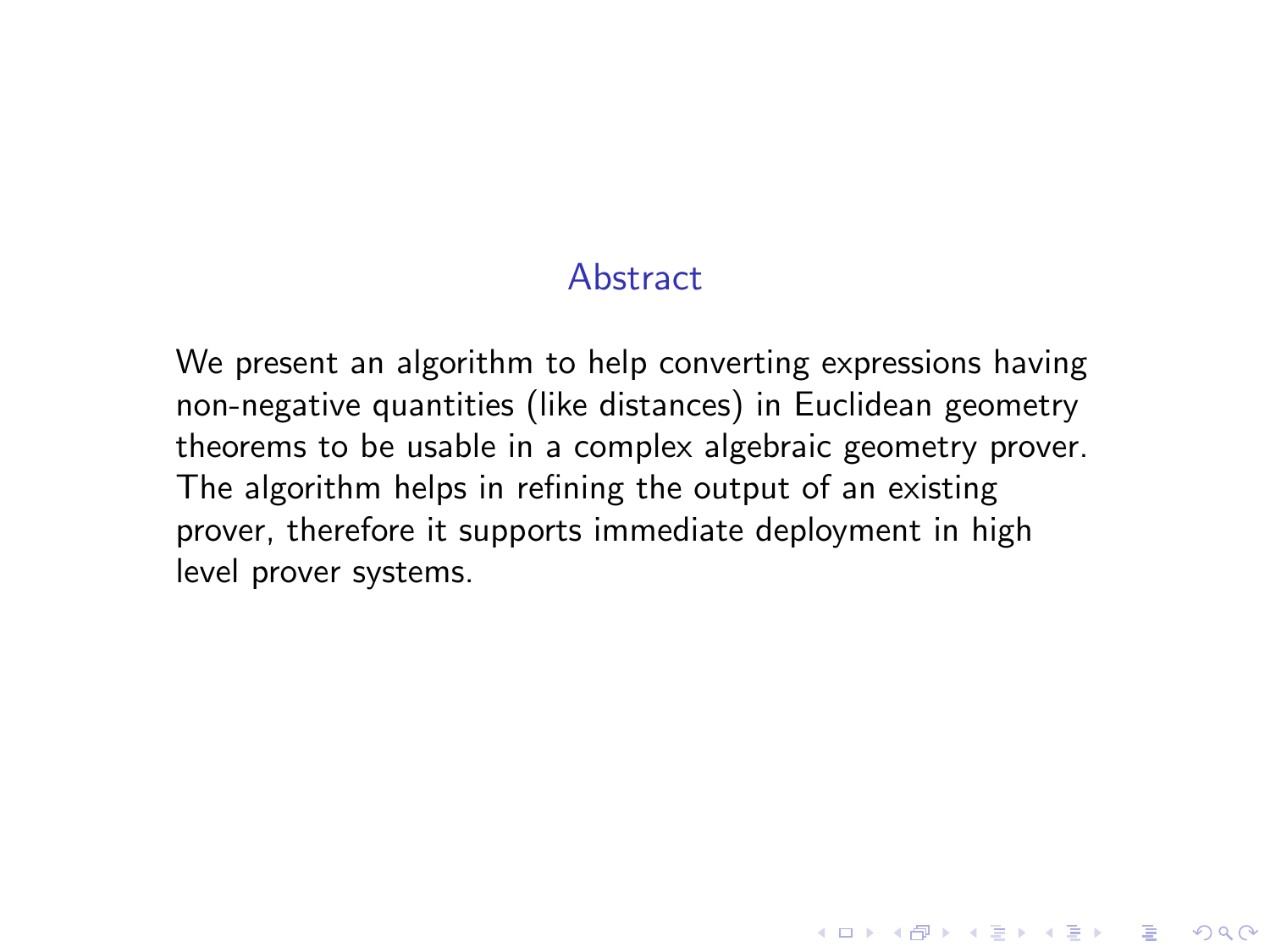#### Introduction

- $\triangleright$  Dynamic geometry systems (DGS) + Automated theorem proving (ATP)
	- $\blacktriangleright$  Thesis in elementary geometry theorems
		- $\blacktriangleright$  equation in variables of lengths, angles, areas or volumes (e.g. Pythagorean theorem, Ptolemy's theorem, Heron's formula)

**KORKA SERKER ORA**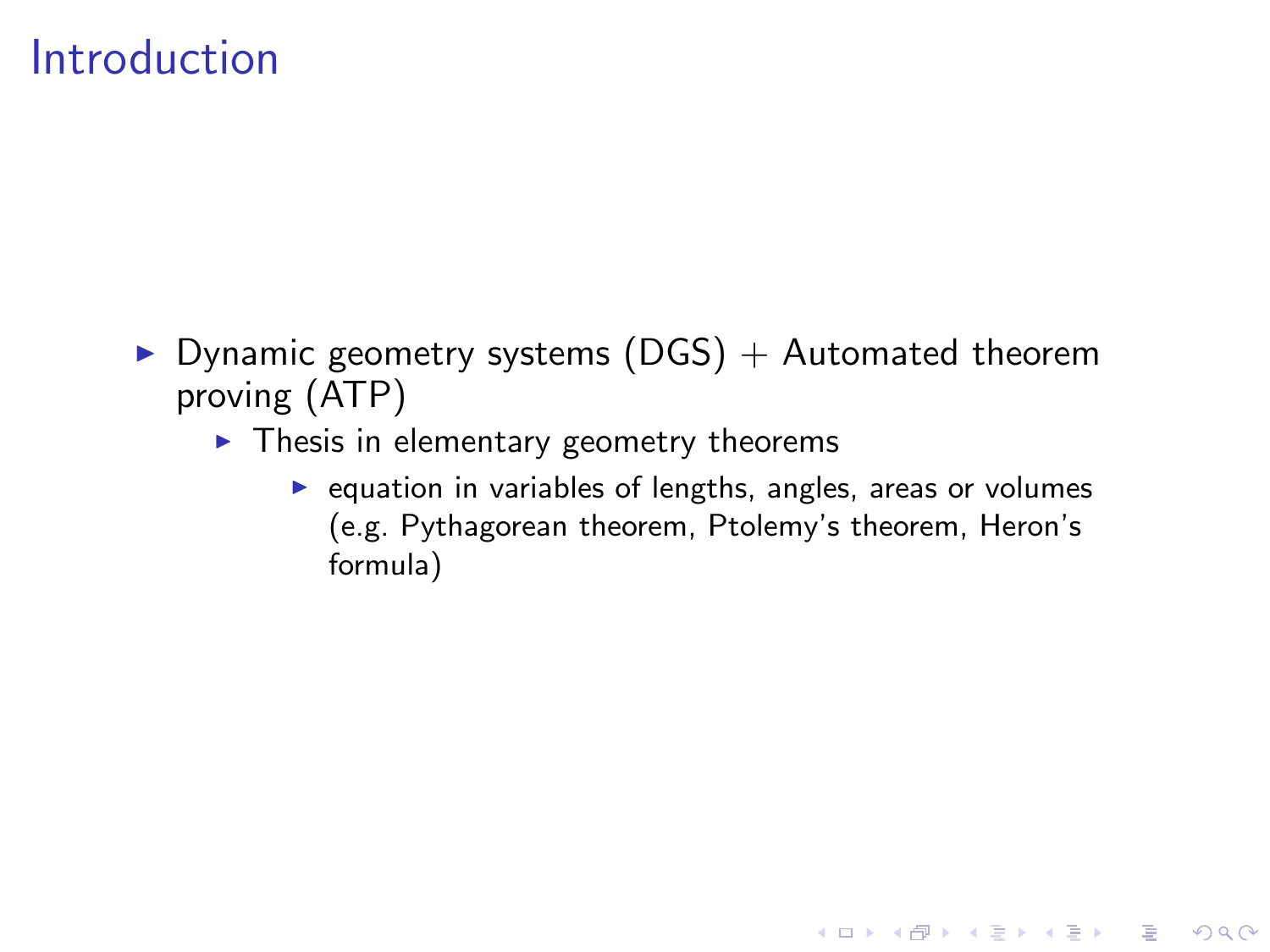## Entering formulas in OpenGeoProver

```
Example (Ptolemy's theorem)
```
If ABCD is convex quadrilateral inscribed in given circle  $k$ , then  $AC \cdot BD = AB \cdot CD + BC \cdot DA$  holds, i.e. product of diagonals is equal to sum of products of opposite edges.

**KORK ERKER ER AGA** 

```
<statement>
    <algsumsegs>
        <segprod>
            <segment point1="A" point2="C" />
            <segment point1="B" point2="D" />
        </segprod>
        <segprod>
            <segment point1="A" point2="B" />
            <segment point1="C" point2="D" />
        </segprod>
        <segprod>
            <segment point1="B" point2="C" />
            <segment point1="D" point2="A" />
        </segprod>
    </algsumsegs>
</statement>
```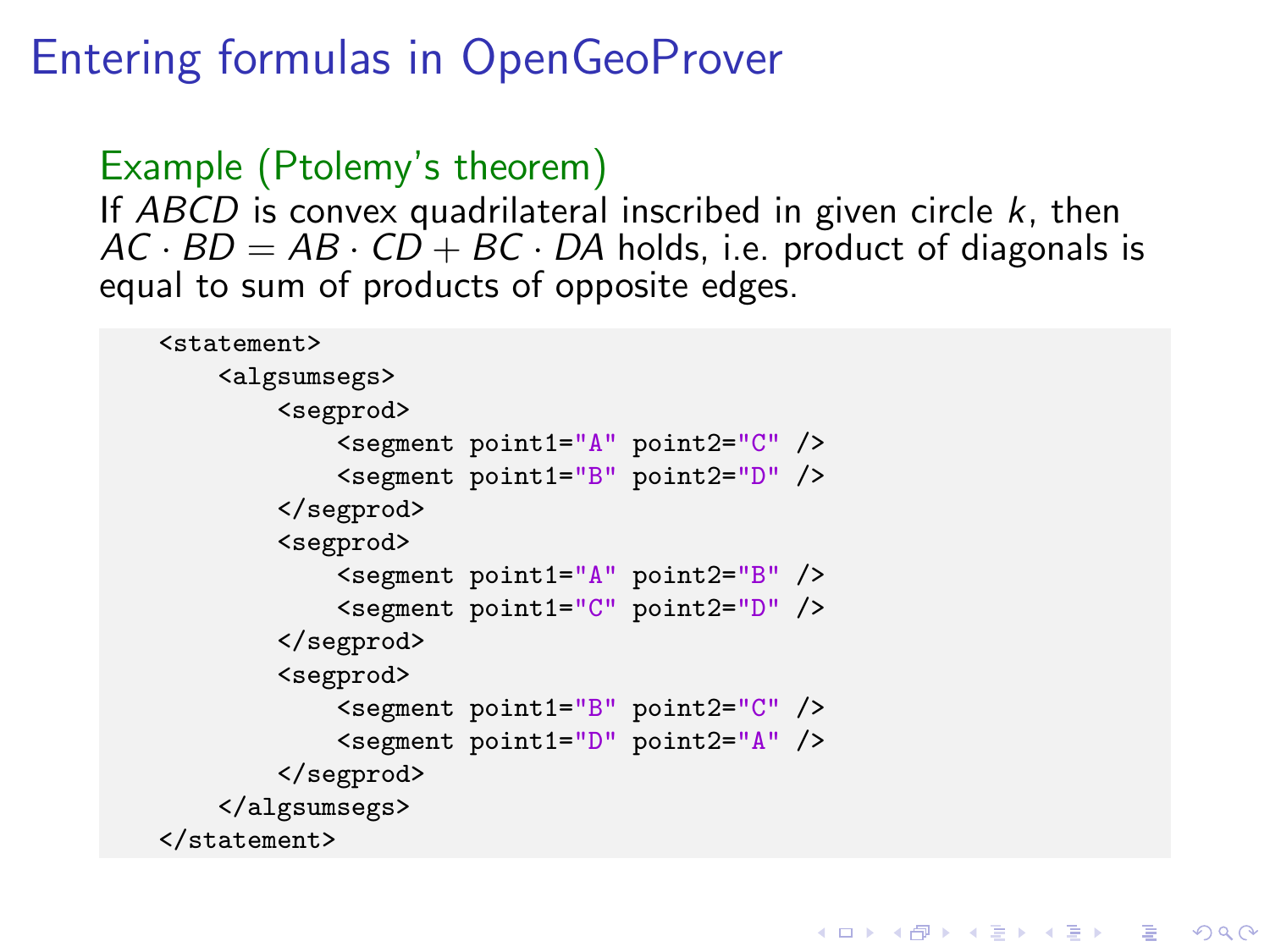Entering formulas in Java Geometry Expert 0.80

#### Example (Distance between a circle's center and its points)

| <b>Segment Equation</b><br>$\mathbf{x}$                                             |        |
|-------------------------------------------------------------------------------------|--------|
| <b>Equal Distance</b>                                                               |        |
| Set One $A \times 0 \times$<br>$\overline{\phantom{a}}$<br>$\overline{\phantom{a}}$ |        |
| Set Two $B \nightharpoonup  0 \nightharpoonup $<br>l v<br>$\overline{\phantom{a}}$  |        |
| $ AO  =  BO $                                                                       | True Y |
| Clear<br>OK                                                                         | Cancel |

K ロ ▶ K @ ▶ K 할 ▶ K 할 ▶ | 할 | ⊙Q @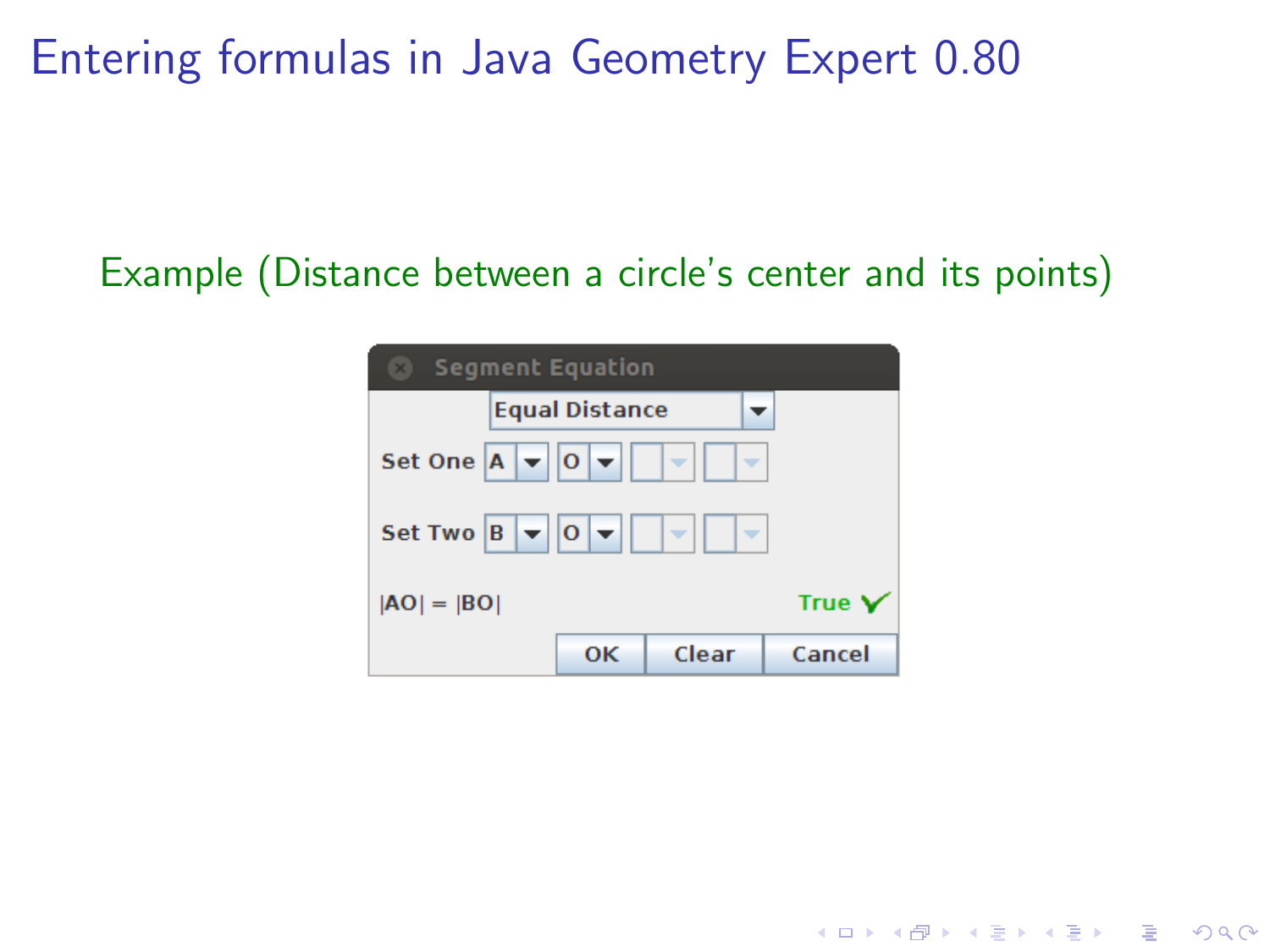## Chou's list

Chou 1987 presents a list of cases when translating statements into unordered geometry:

- $\triangleright$  the length of a segment (which should be substituted by its square),
- $\triangleright$  the equality of length of two segments

 $(a = b \iff a - b = 0 \to a^2 - b^2 (= 0)),$ 

- $\triangleright$  the equality of product of two segments  $(a \cdot b = c \cdot d \iff ab - cd = 0 \rightarrow a^2b^2 - c^2d^2),$
- ► a ratio of length of two segments  $(3a = 7b \rightarrow 9a^2 49b^2)$ ,

**KORK ERKER ADE YOUR** 

 $\triangleright$  the sum of length of two segments is a third length  $(a + b = c \rightarrow$  $(a - b - c) \cdot (a - b + c) \cdot (a + b - c) \cdot (a + b + c)$ .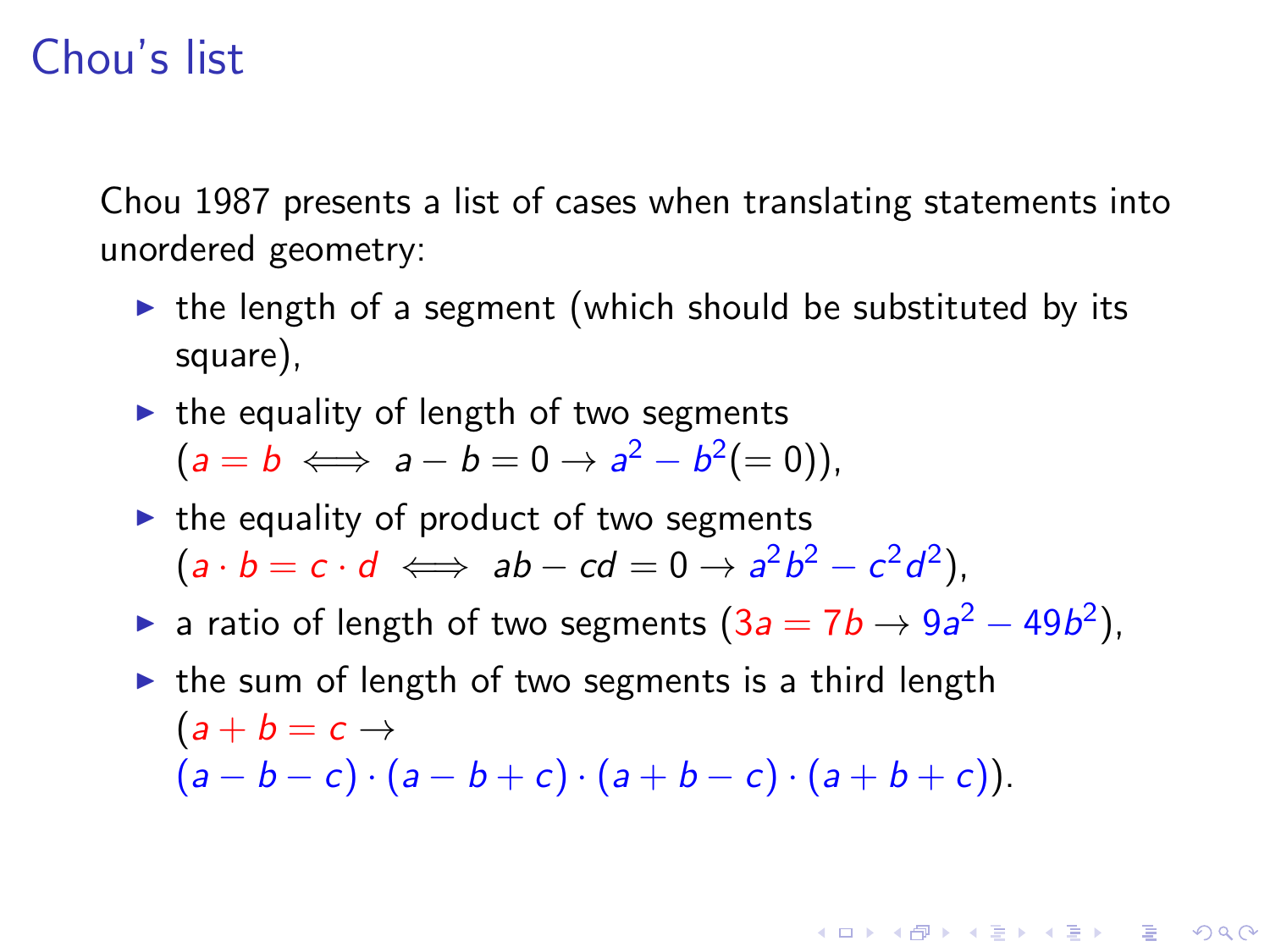#### The difficulty of the case  $a + b = c$

#### Theorem

Let a be the length of the segment joining the free points A and B. Define point C as an arbitrary point of this segment and let the length of segment AC be b and that of BC be c. Now  $a = b + c$ .

Proof by using Gröbner bases, Kapur 1986, Cox 2007.

- $\triangleright$  Variables:  $v_1, v_2, v_3, v_4, v_5, v_6, a, b, c, z$ .
- Points:  $A = (v_1, v_2)$ ,  $B = (v_3, v_4)$ ,  $C = (v_5, v_6)$ .
- $\blacktriangleright$  Hypotheses equations:

$$
v_1v_4 + v_3v_6 + v_5v_2 - v_1v_6 - v_3v_2 - v_5v_4 = 0,
$$
  
\n
$$
a^2 = (v_1 - v_3)^2 + (v_2 - v_4)^2,
$$
  
\n
$$
b^2 = (v_1 - v_5)^2 + (v_2 - v_6)^2,
$$
  
\n
$$
c^2 = (v_3 - v_5)^2 + (v_4 - v_6)^2.
$$

**KORK ERKER ADE YOUR** 

Denied thesis:  $z(a - b - c) = 1$ .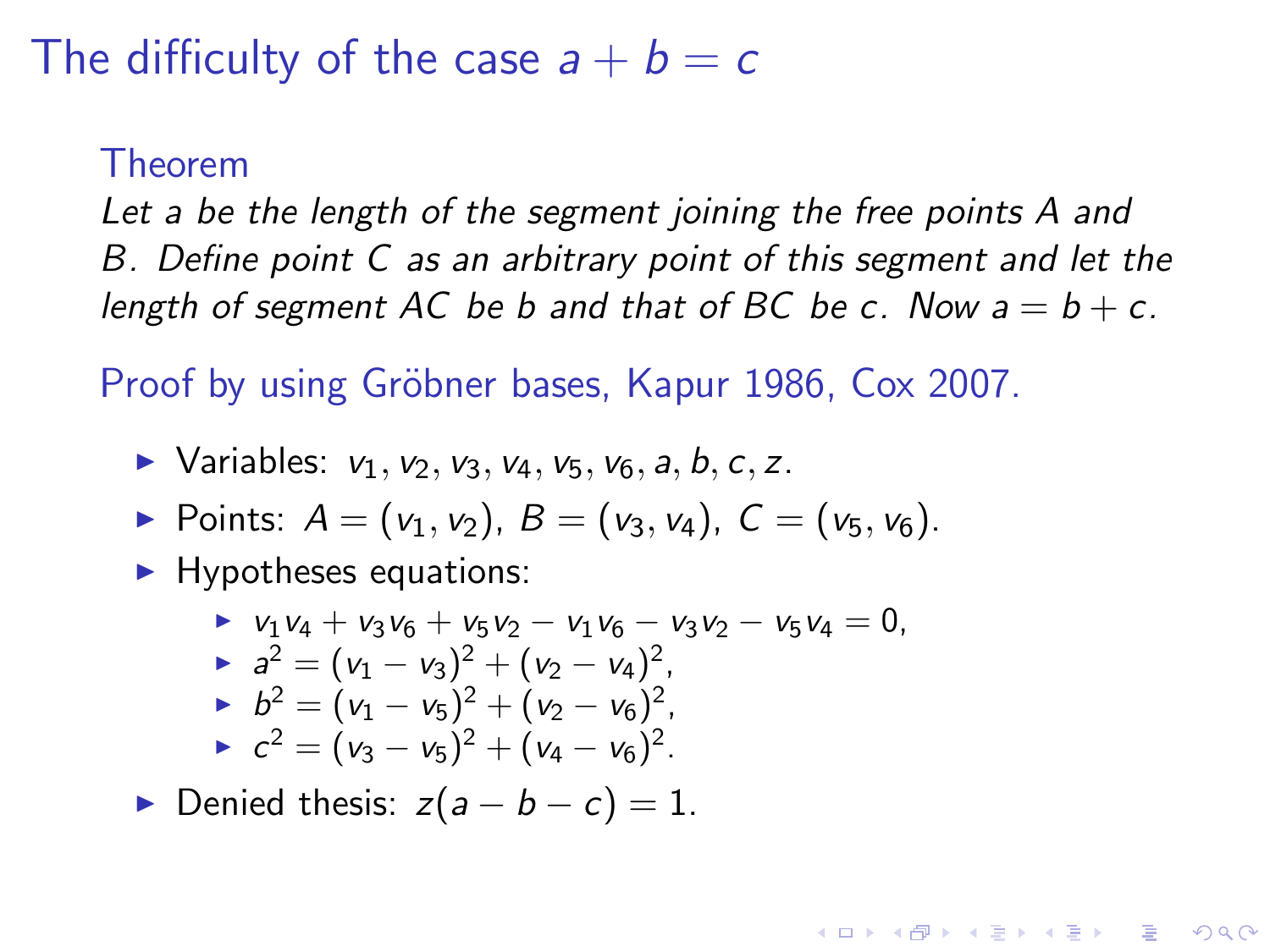#### The difficulty of the case  $a + b = c$

#### Theorem

Let a be the length of the segment joining the free points A and B. Define point C as an arbitrary point of this segment and let the length of segment AC be b and that of BC be c. Now  $a = b + c$ .

**KORK ERKER ADE YOUR** 

Proof by using Gröbner bases, Kapur 1986, Cox 2007.

```
\triangleright CAS input (Singular):
  ring r=(0, v1, v2, v3, v4, v5), (v6, a, b, c, z), dp;
   ideal i=v1*v4+v3*v6+v5*v2-v1*v6-v3*v2-v5*v4,
    a^2-(v1-v3)^2-(v2-v4)^2.
   b^2-(v1-v5)^2-(v2-v6)^2.
    c^2-(v3-v5)^2-(v4-v6)^2.
    z*(a-b-c)-1;groebner(i);
```
 $\triangleright$  CAS output should be  $\langle 1 \rangle$ , but it differs.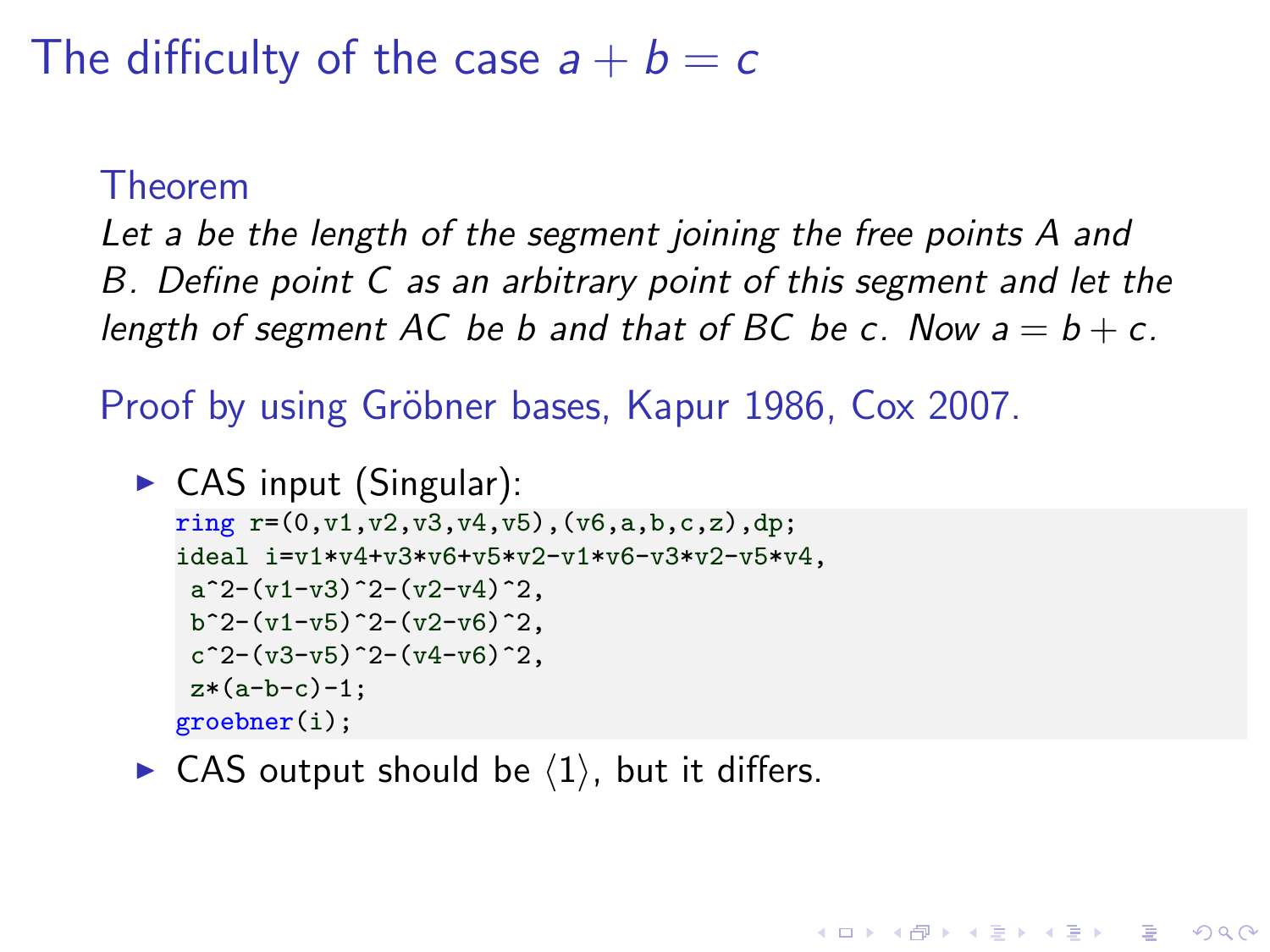#### The difficulty of the case  $a + b = c$

#### Theorem

Let a be the length of the segment joining the free points A and B. Define point C as an arbitrary point of this segment and let the length of segment AC be b and that of BC be c. Now  $a = b + c$ .

**KORK STRAIN A BAR SHOP** 

Proof by using Gröbner bases, Kapur 1986, Cox 2007.

```
\triangleright Modified CAS input (Singular):
  ring r=(0, v1, v2, v3, v4, v5), (v6, a, b, c, z), dp;
   ideal i=v1*v4+v3*v6+v5*v2-v1*v6-v3*v2-v5*v4,
    a^2-(v1-v3)^2-(v2-v4)^2.
   b^2-(v1-v5)^2-(v2-v6)^2.
    c^2-(v3-v5)^2-(v4-v6)^2.
    z*((a-b-c)*(a-b+c)*(a+b-c)*(a+b+c))-1;groebner(i);
```
 $\blacktriangleright$  CAS output is  $\langle 1 \rangle$ .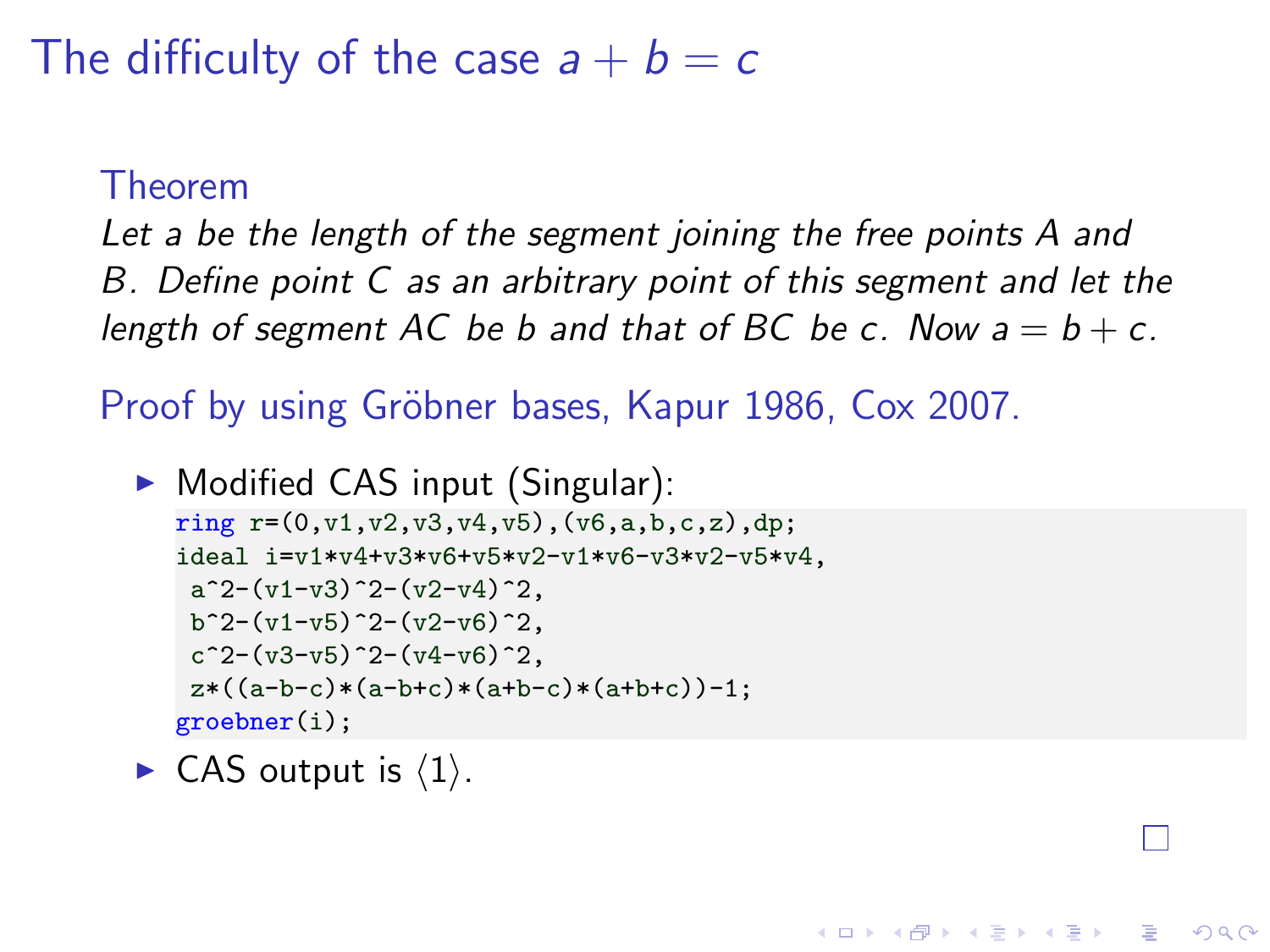The difficulty of the case  $a + b = c$ : a reformalized theorem

#### Theorem

Let us denote by a the length of the segment AB by joining the free points A and B. Define point C as an arbitrary point of the line going through A, B, and let length( $AC$ ) = b and length(BC) = c. Now  $a = b + c$ , unless  $b = a + c$  or  $c = a + b$ .

**KORK ERKER ADE YOUR**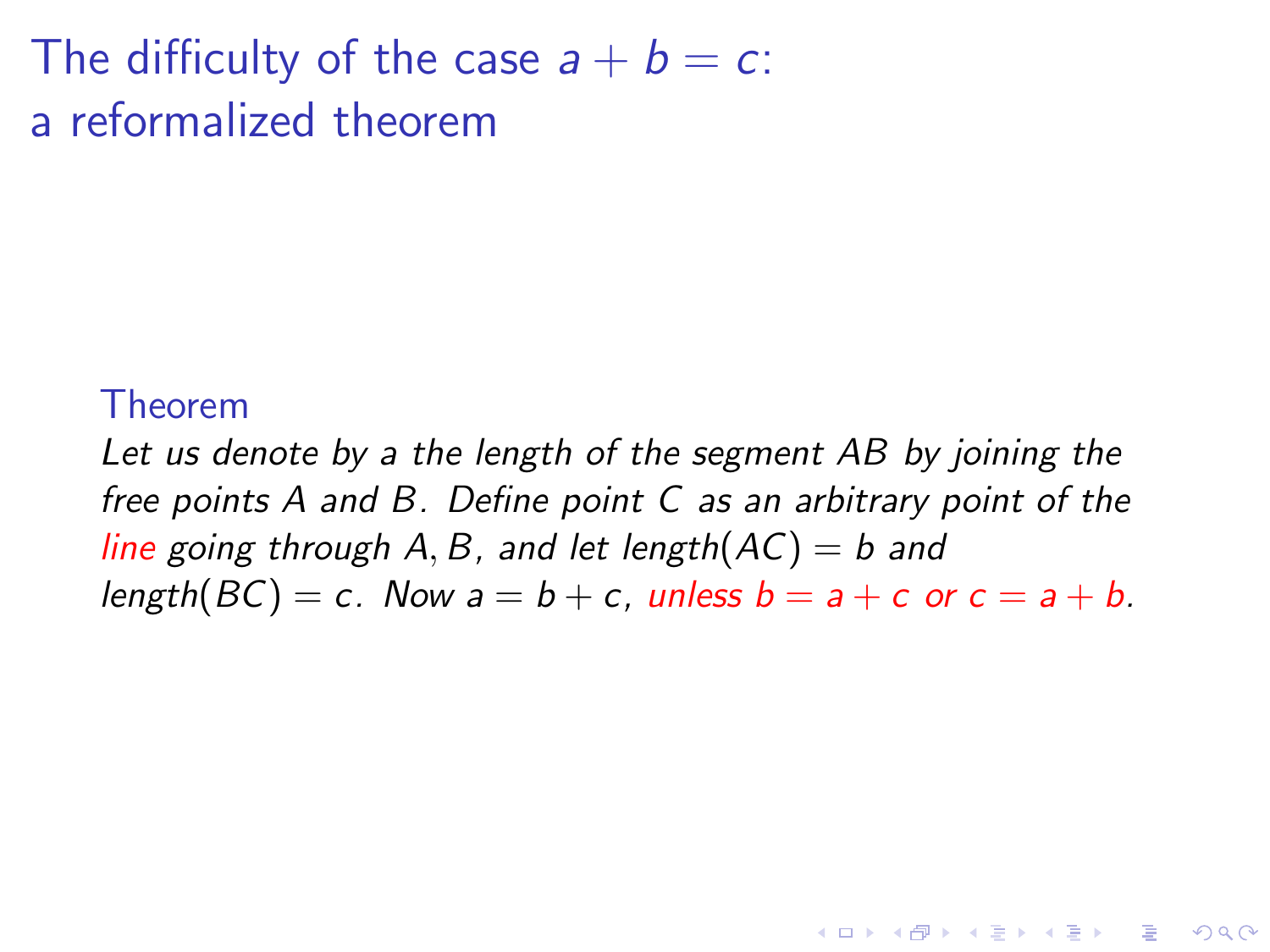#### Degenerate and essential conditions

- $\blacktriangleright$  Degenerate:
	- $\rightarrow a + b + c \neq 0$
- $\blacktriangleright$  Essential:
	- $\rightarrow b \neq a + c \cdots$
	- $\rightarrow c \neq a + b$  ...



K ロ ▶ K @ ▶ K 할 > K 할 > 1 할 > 1 이익어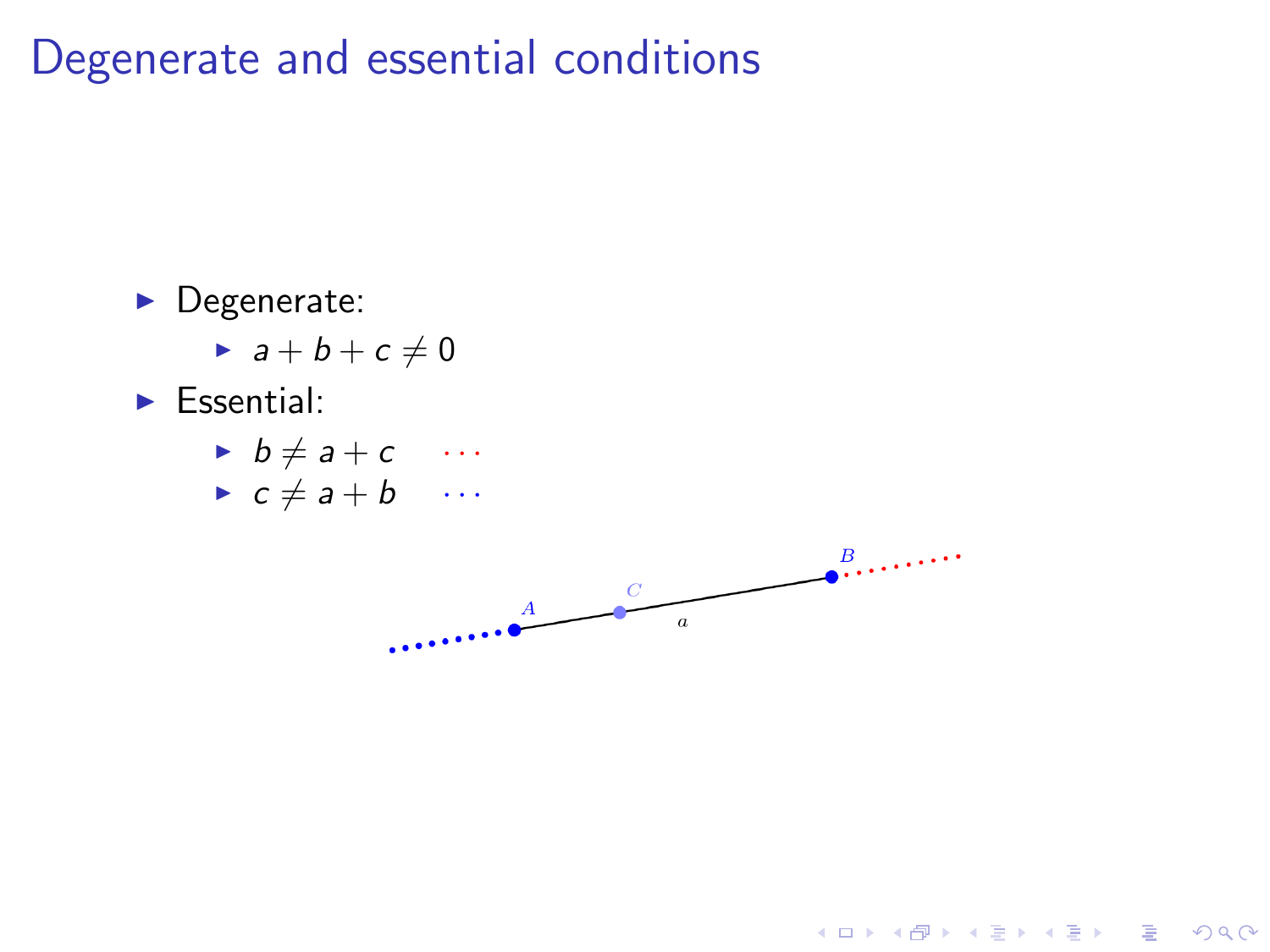# Minimal extended polynomial (MEP)

Given the input polynomial equation  $p = 0$  where p is squarefree, we define  $\text{MEP}(p)$  which will be used instead of p but with the same role. In our example, let  $p = a - b - c$ .

#### >> factor(eliminate( $[a-b-c,a^2=A^2,b^2=B^2,c^2=C^2]$ ,  $[a,b,c])$

that is, we eliminate all terms from  $p$  which are not of even powers of  $a, b, c$ . The result is:

**KORK ERKER ADE YOUR** 

 $[(A-B-C)*(A-B+C)*(A+B-C)*(A+B+C)]$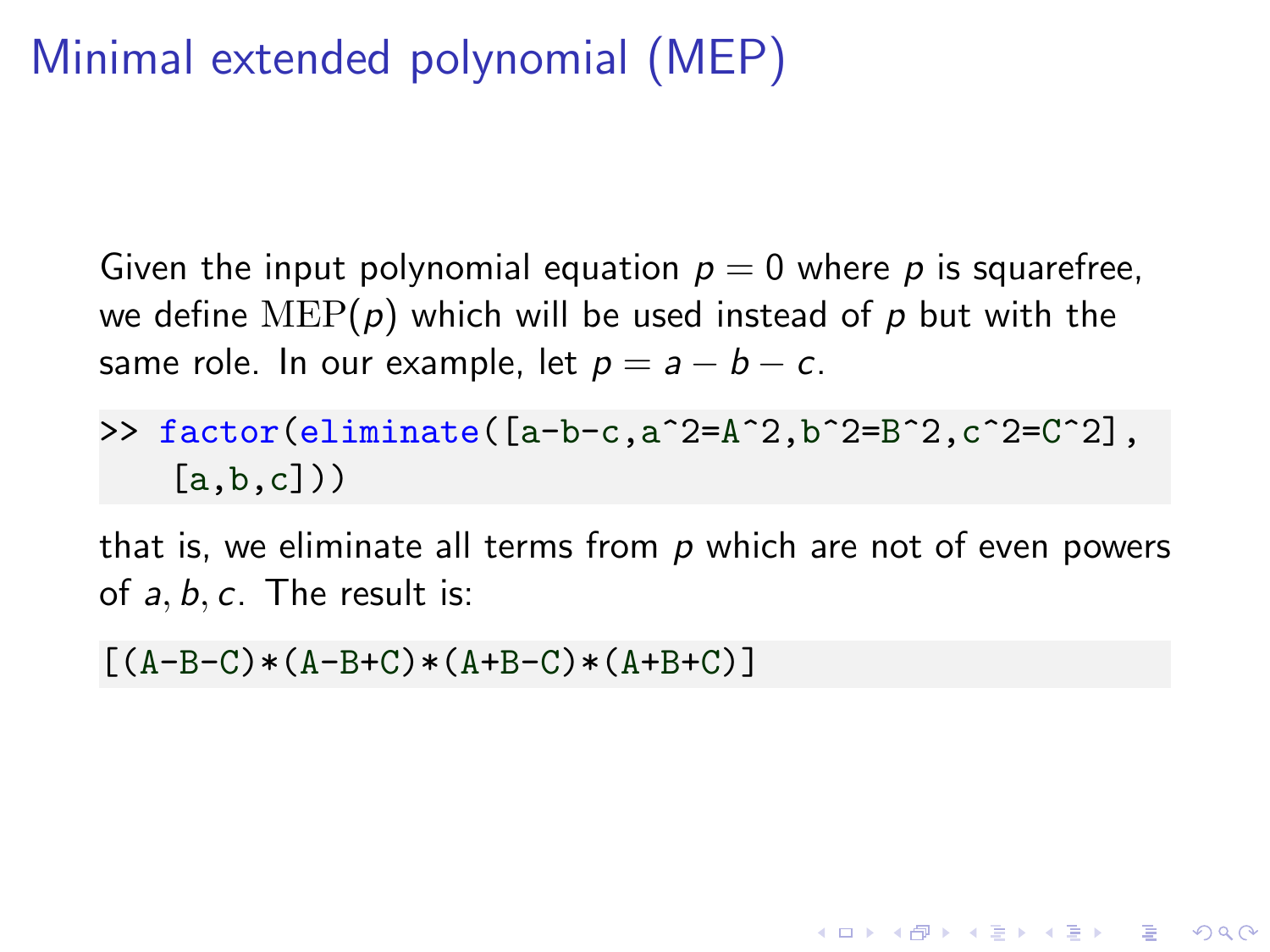## Theorems checked with the MEP approach

- $\blacktriangleright$  Pythagorean –
- $\blacktriangleright$  the cathetus –
- $\blacktriangleright$  the geometric mean –
- $\blacktriangleright$  the angle bisector –
- $\blacktriangleright$  the intercept –
- $\blacktriangleright$  Ceva's –
- $\blacktriangleright$  Menelaus' –
- $\blacktriangleright$  Ptolemy's -
- $\blacktriangleright$  Heron's formula

Detailed list at <http://tinyurl.com/adg16-formula-rewrite> (generated on a daily basis automatically from the latest source code of the open DGS GeoGebra)

**KORK ERKER ADE YOUR**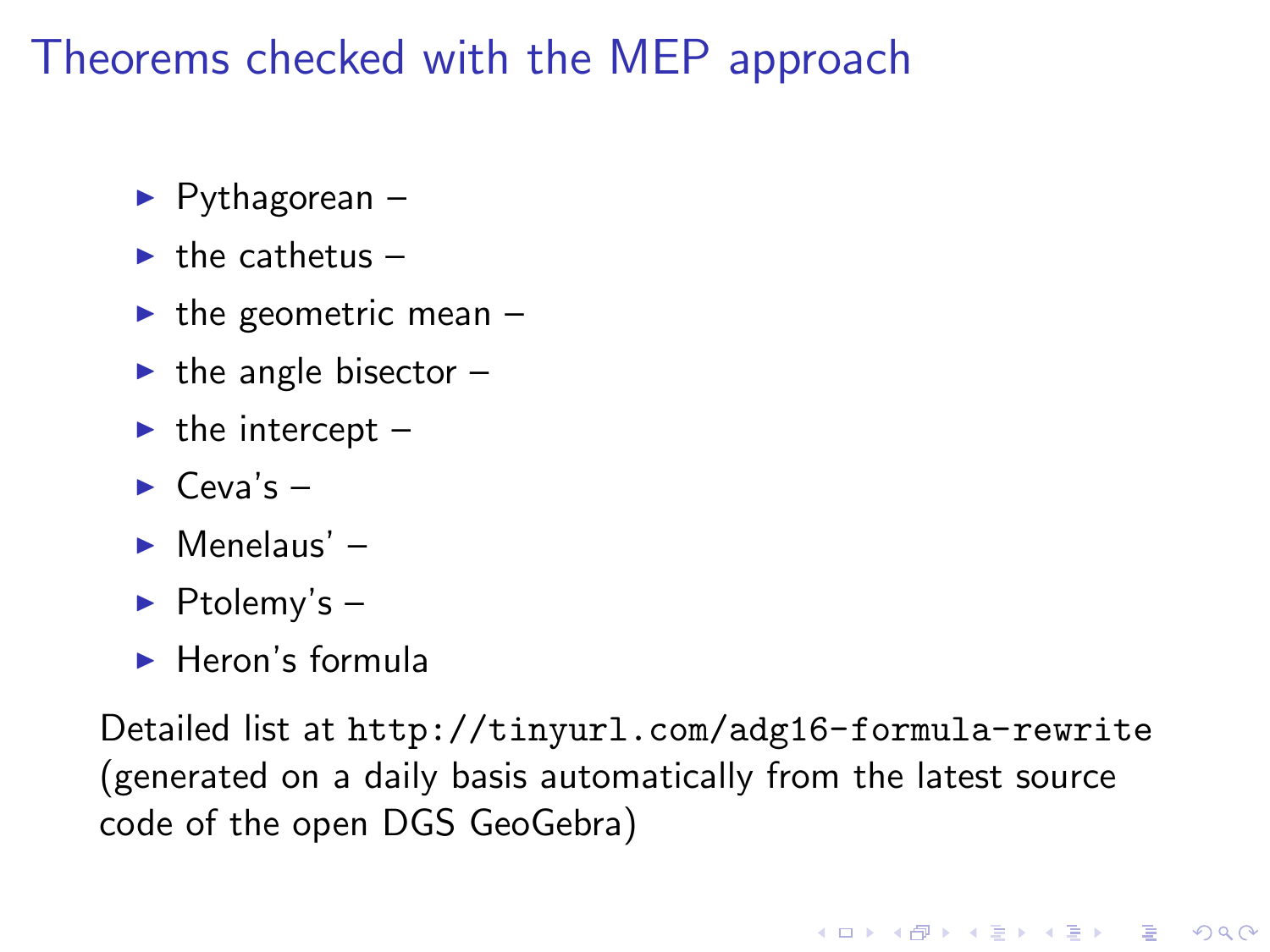#### Entering formulas in GeoGebra 5.0.250.0



K ロ > K @ > K 할 > K 할 > 1 할 : ⊙ Q Q^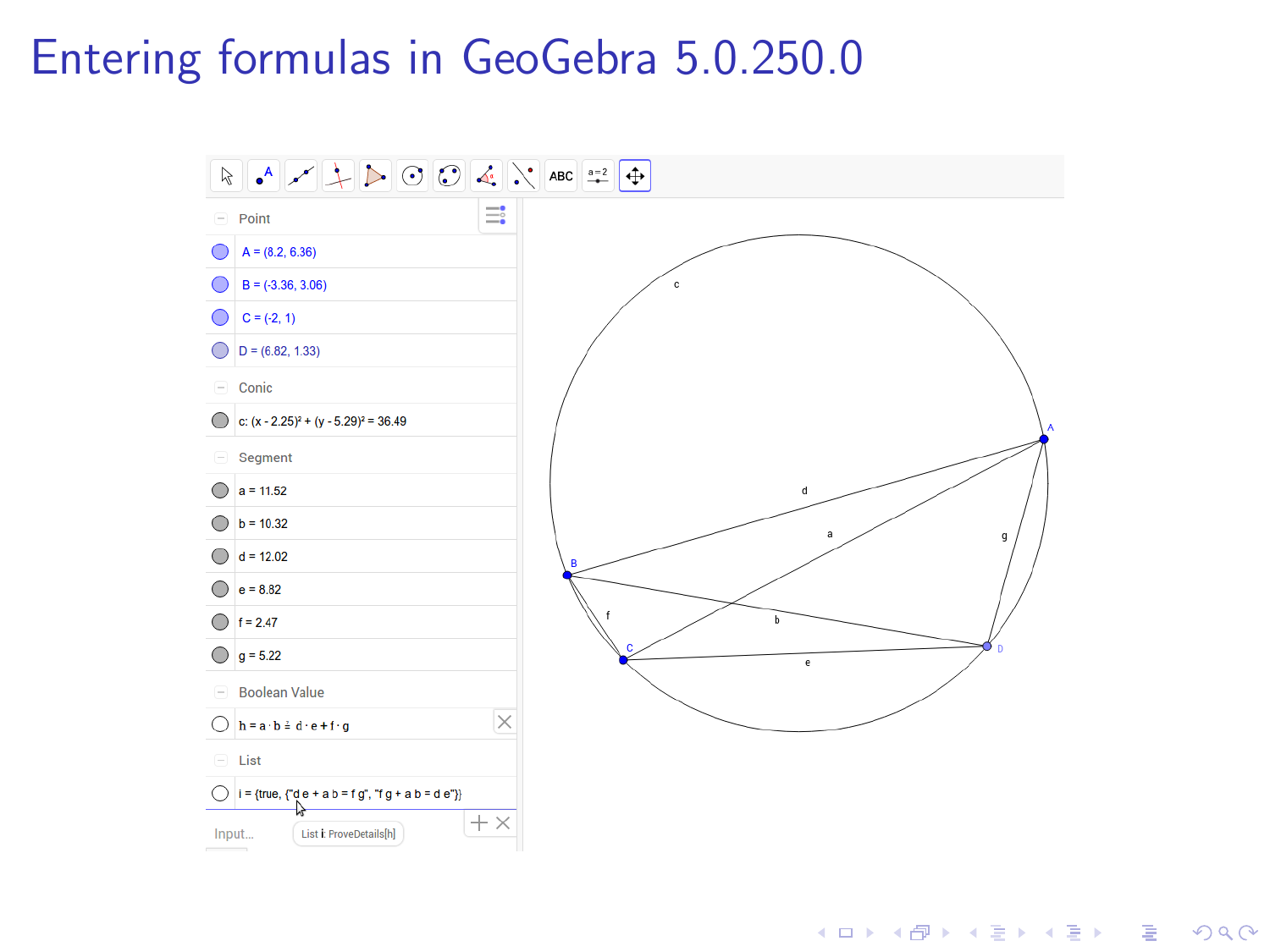# Viviani's theorem

Theorem

Let ABC be a regular triangle and D an internal point of it. Let i, i and k be the distance of D from the sides of the triangle, respectively. Then  $i + j + k$  is a constant (namely, the height m of the triangle).

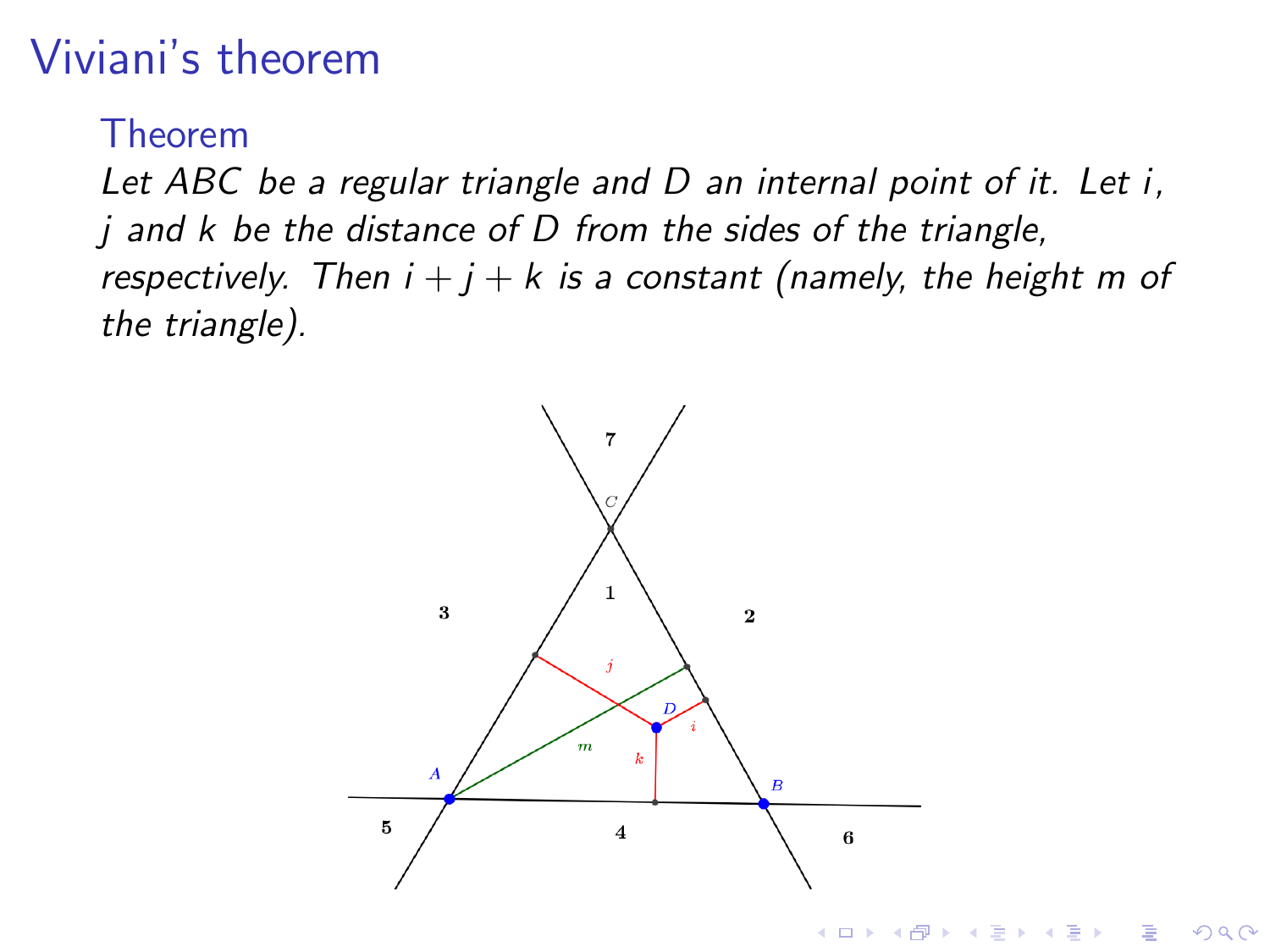## Viviani's theorem, essential conditions

| Area           | Equation                                | Condition  |
|----------------|-----------------------------------------|------------|
| 1              | $i + j + k - m = 0$                     | (thesis)   |
| $\overline{2}$ | $i - j - k + m = -(-i + j + k - m) = 0$ | essential  |
| 3              | $i - j + k - m = 0$                     | essential  |
| 4              | $i + j - k - m = 0$                     | essential  |
| 5              | $i - j - k - m = -(-i + j + k + m) = 0$ | essential  |
| 6              | $i - j + k + m = 0$                     | essential  |
| 7              | $i + j - k + m = 0$                     | essential  |
| 8)             | $i + j + k + m = 0$                     | degeneracy |

K ロ X K 메 X K B X X B X X D X O Q Q O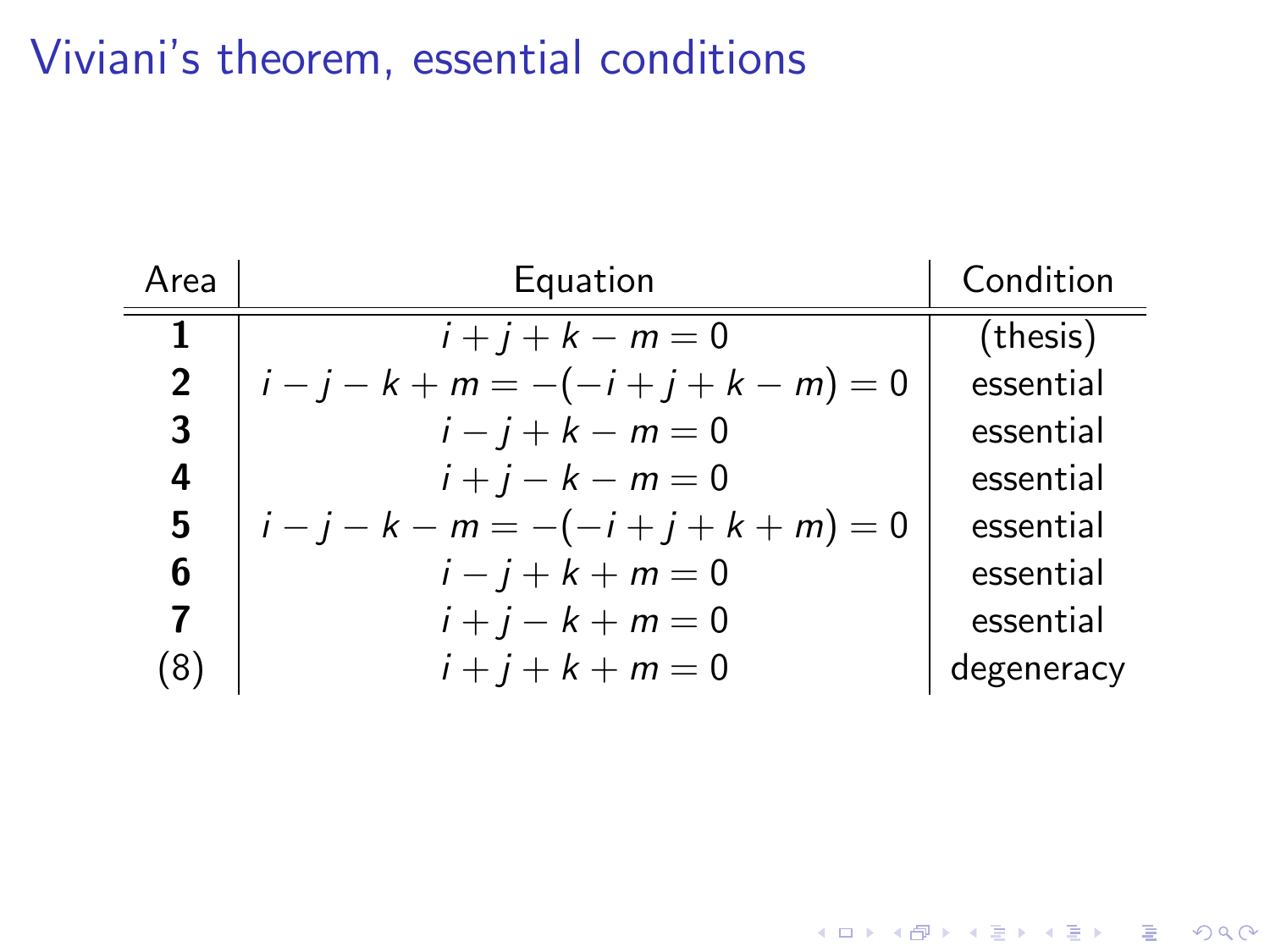## The minimal extended polynomial

$$
MEP(i + j + k - m) = (i + j + k - m) \cdot (i - j - k + m) \cdot (i - j + k - m) \cdot (i + j - k - m) \cdot (i - j - k - m) \cdot (i - j + k + m) \cdot (i + j - k + m) \cdot (i + j + k + m)
$$

K ロ X K 메 X K B X X B X X D X O Q Q O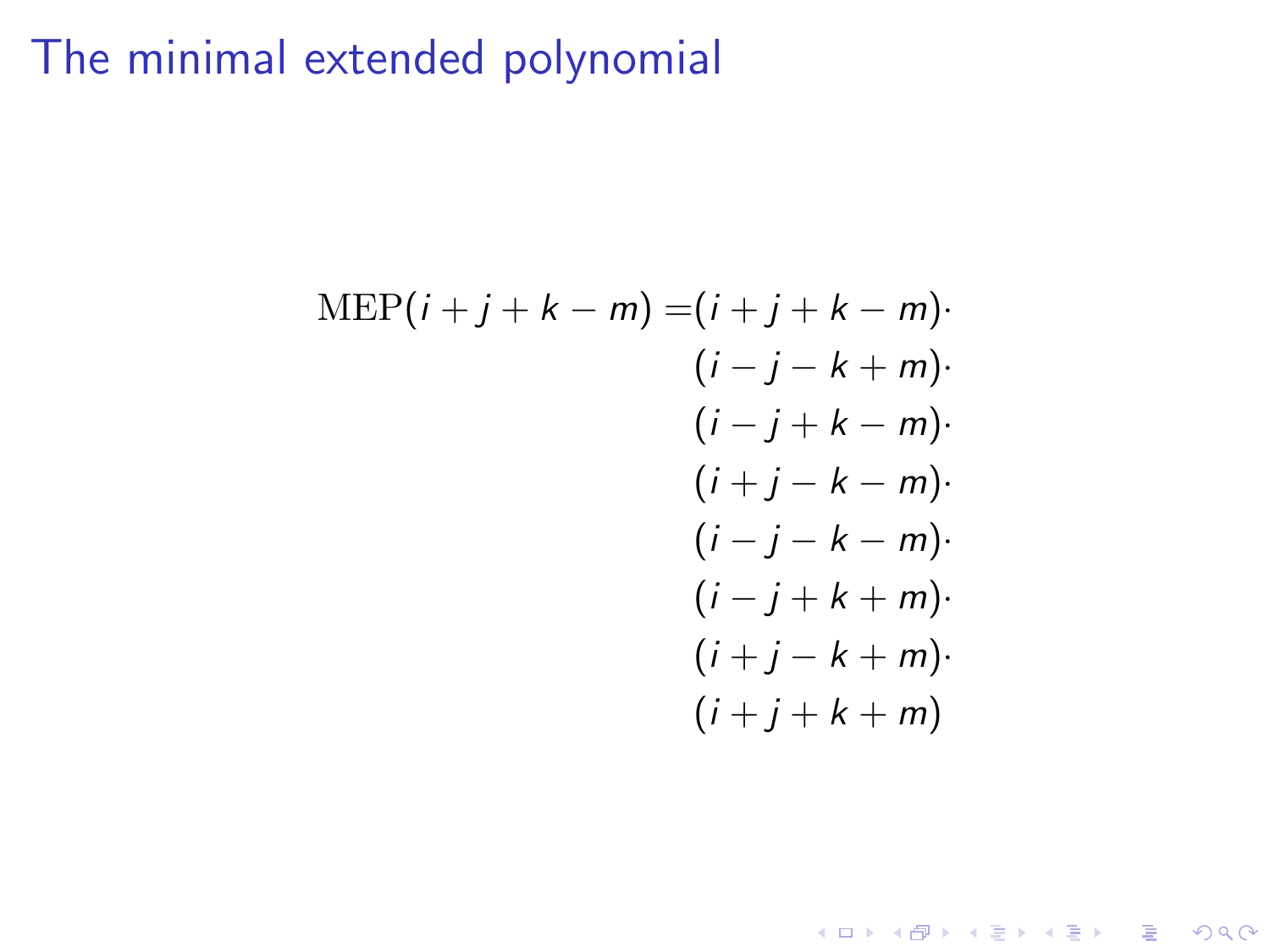# Viviani's theorem (reformalized)

#### Theorem

Let ABC be a regular triangle and D another point on the plane. Let *i*, *j* and *k* be the distance of D from the sides of the triangle, respectively. Let m be the height of the triangle. Then, provided that none of the conditions

**KORK ERKER ADE YOUR** 

- $\blacktriangleright$  i + m = j + k,
- $\blacktriangleright$  i + k = i + m.
- $\blacktriangleright$   $i + i = k + m$ .
- $\blacktriangleright$  i = i + k + m,
- $\blacktriangleright$   $i = i + k + m$ .
- $\blacktriangleright k = i + i + m$

hold,  $i + j + k = m$  follows.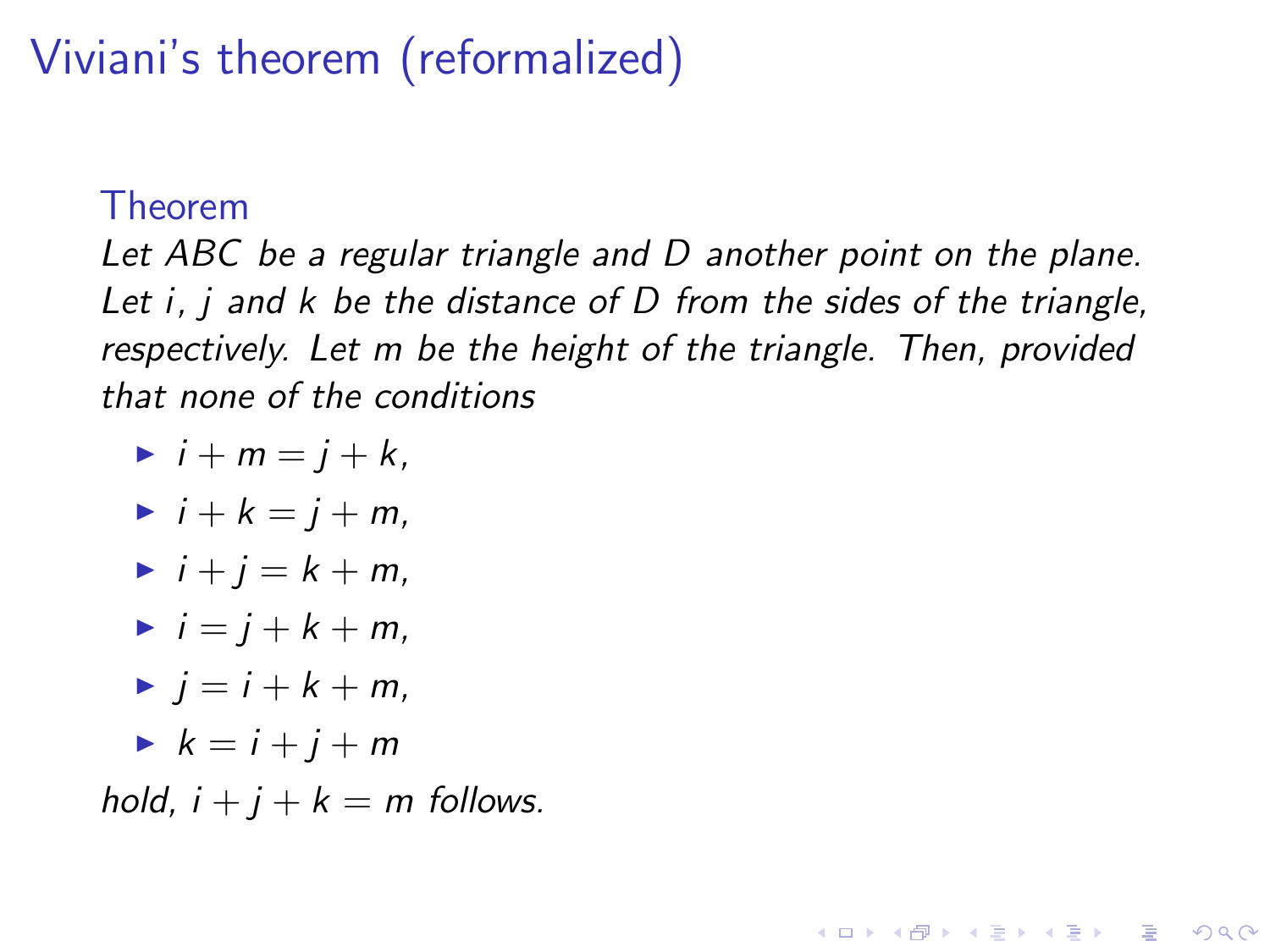# Viviani's theorem (3D generalization)



 $m+n+p+q=0.816$ 

 $\left\{ \begin{array}{ccc} \pm & \pm & \pm \end{array} \right.$ 

 $\bar{\Xi}$ 

 $299$ 

GeoGebra applet is available at <https://www.geogebra.org/m/a9J4F4Qj>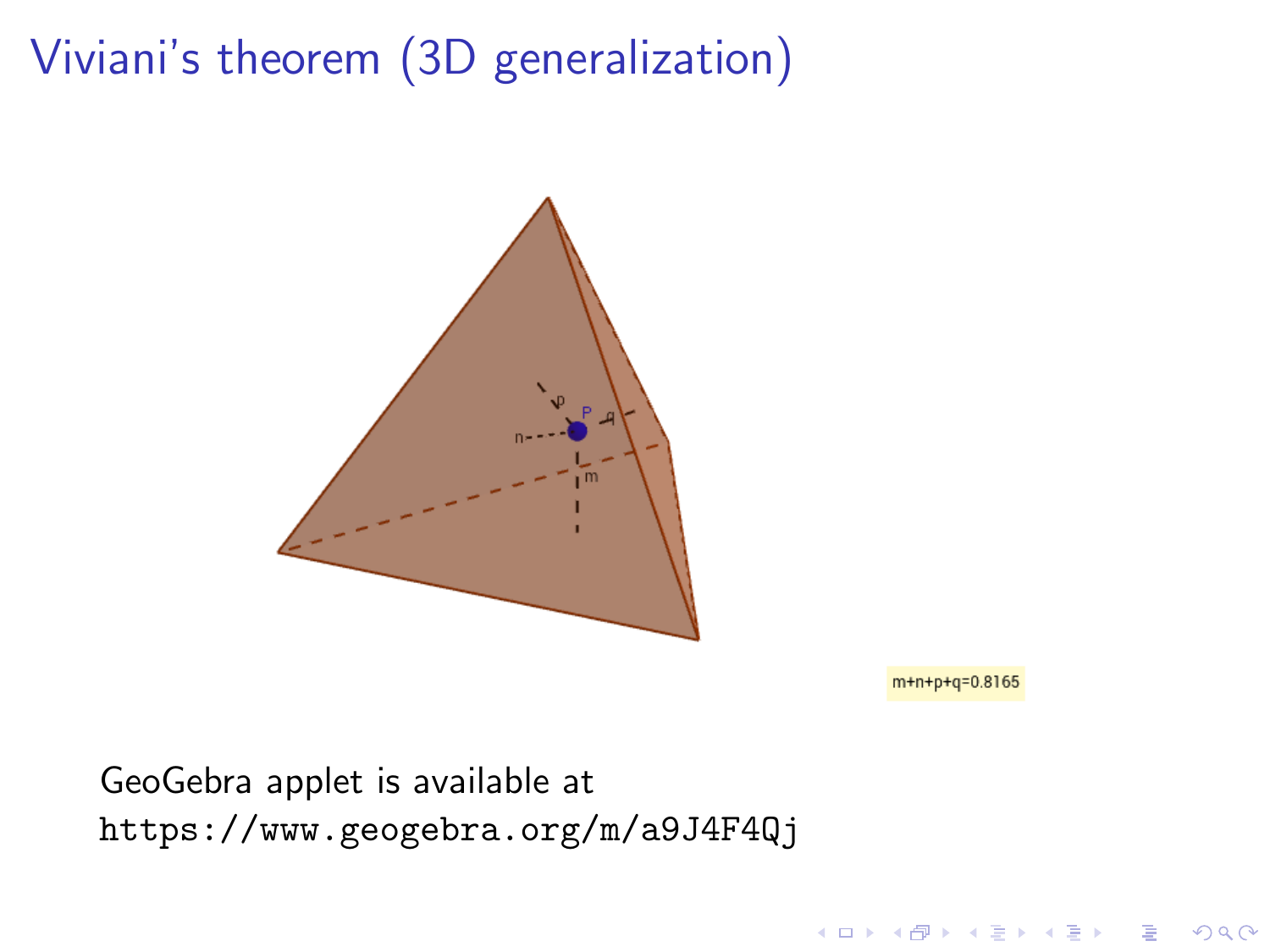#### Other uses: definition of hyperbola/ellipse

Given a hyperbola h with foci A and B and point C, another point  $P$  is an element of the hyperbola if and only if  $|AC - CB| = |AP - PB|$ , that is,  $(AC - CB)^2 = (AP - PB)^2$ . Let  $p_h = (AC - CB)^2 - (AP - PB)^2 =$  $(AC - CB - AP + PB) \cdot (AC - CB + AP - PB)$ . Similarly, for an ellipse e described with the same points,  $AC + CB = AP + PB$  holds, so we set  $p_e = AC + CB - AP - PB$ .

By using the MEP approach for the inputs  $p_h$  and  $p_e$  we get

$$
MEP(p_h) = MEP(p_e) = p_h \cdot p_e.
$$
  
\n
$$
(AC + CB - AP - PB) \cdot (AC + CB + AP - PB) \cdot (AC + CB + AP + PB) \cdot (AC - CB - AP - PB) \cdot (AC - CB + AP + PB)
$$

The last 5 factors are geometrically degenerate cases, that is, the hyperbola and the ellipse are undistinguishable, but there are no other geometrical curves which can be mixed with them in the CAG approach.**KORK ERKER ADE YOUR**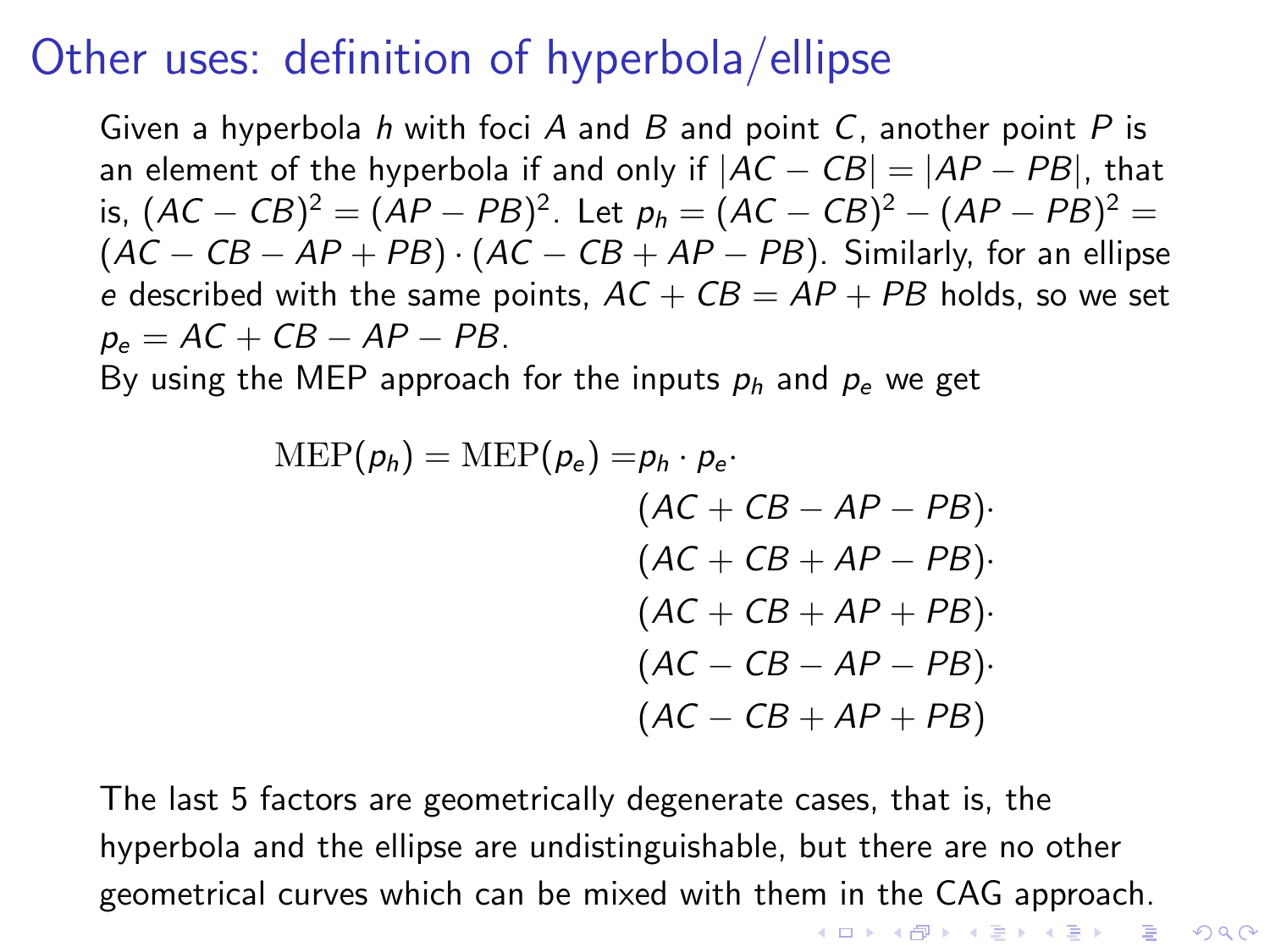#### Computational complexity

Given a squarefree input polynomial p with  $\ell$  terms which are not of even power, (independently of the number of even powers in  $p$ ) the output polynomial will consist of  $2^\ell$  (or eventually  $2^{\ell-1})$ factors: the expansion of the output polynomial will consist of doubly exponential number of terms of the number of not even powers:

#### Theorem

Let p consist of k terms of even power:  $a_1t_1^2$ ,  $a_2t_2^2$ ,...,  $a_kt_k^2$ , and  $\ell$ terms which are not of even power:  $t'_1, t'_2, \ldots, t'_\ell$ , that is,  $p = a_1 t_1^2 + \ldots + a_k t_k^2 + t_1' + \ldots + t_{\ell}'$ . Now  $\text{MEP}(p)$  is

**KORKAR KERKER EL VOLO** 

- a product of  $2^{\ell}$  factors if  $k > 0$ ,
- ► a product of  $2^{\ell-1}$  factors if  $k = 0$ .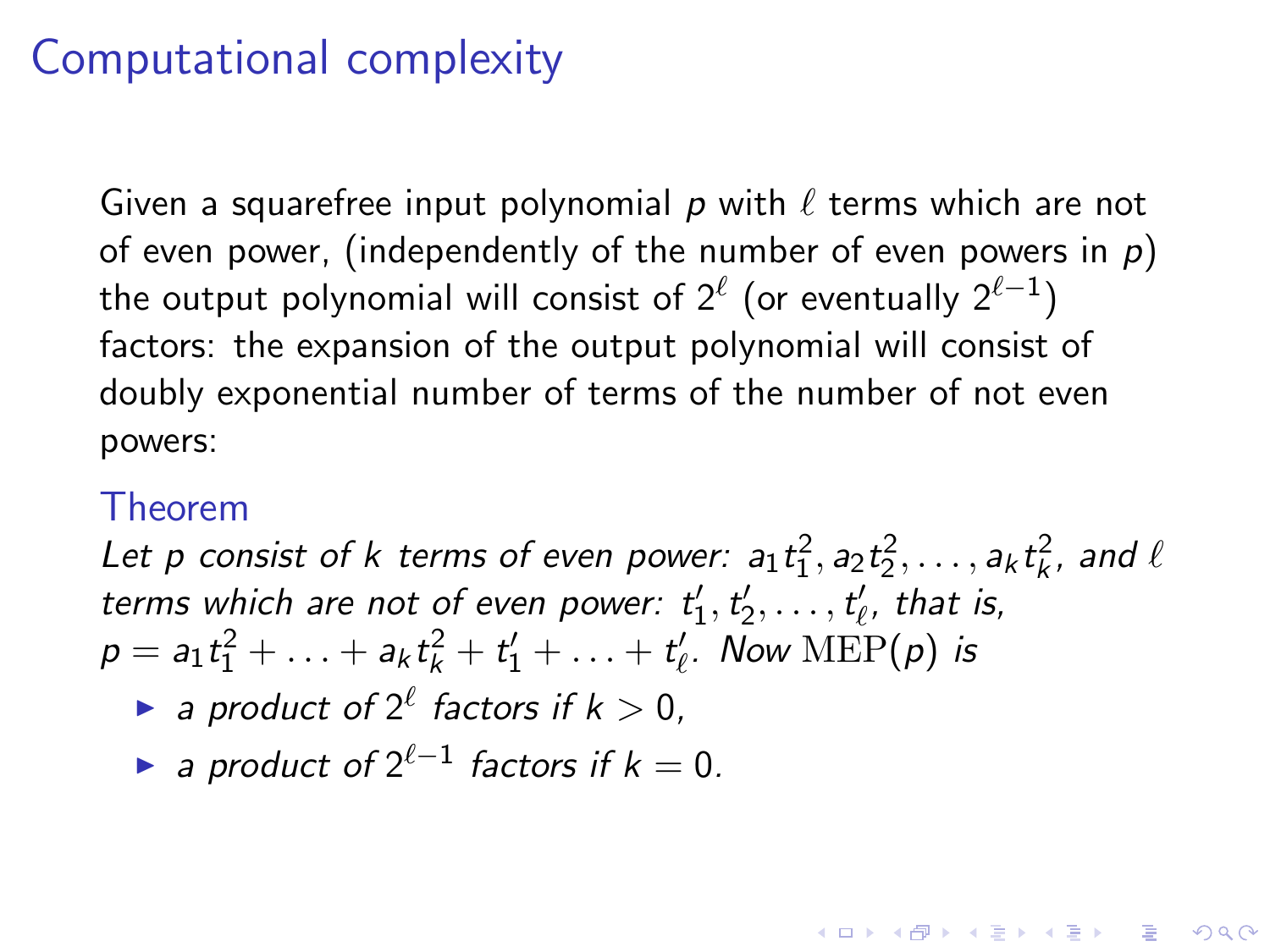## **Summary**

The opportunity to type arbitrary expressions (involving distances, lengths, volumes, etc.) is, in our opinion, a desirable feature of theorem provers in a DGS, allowing the user to access new horizons in studying, discovering and enjoying Euclidean geometry.

**KORKA SERKER ORA**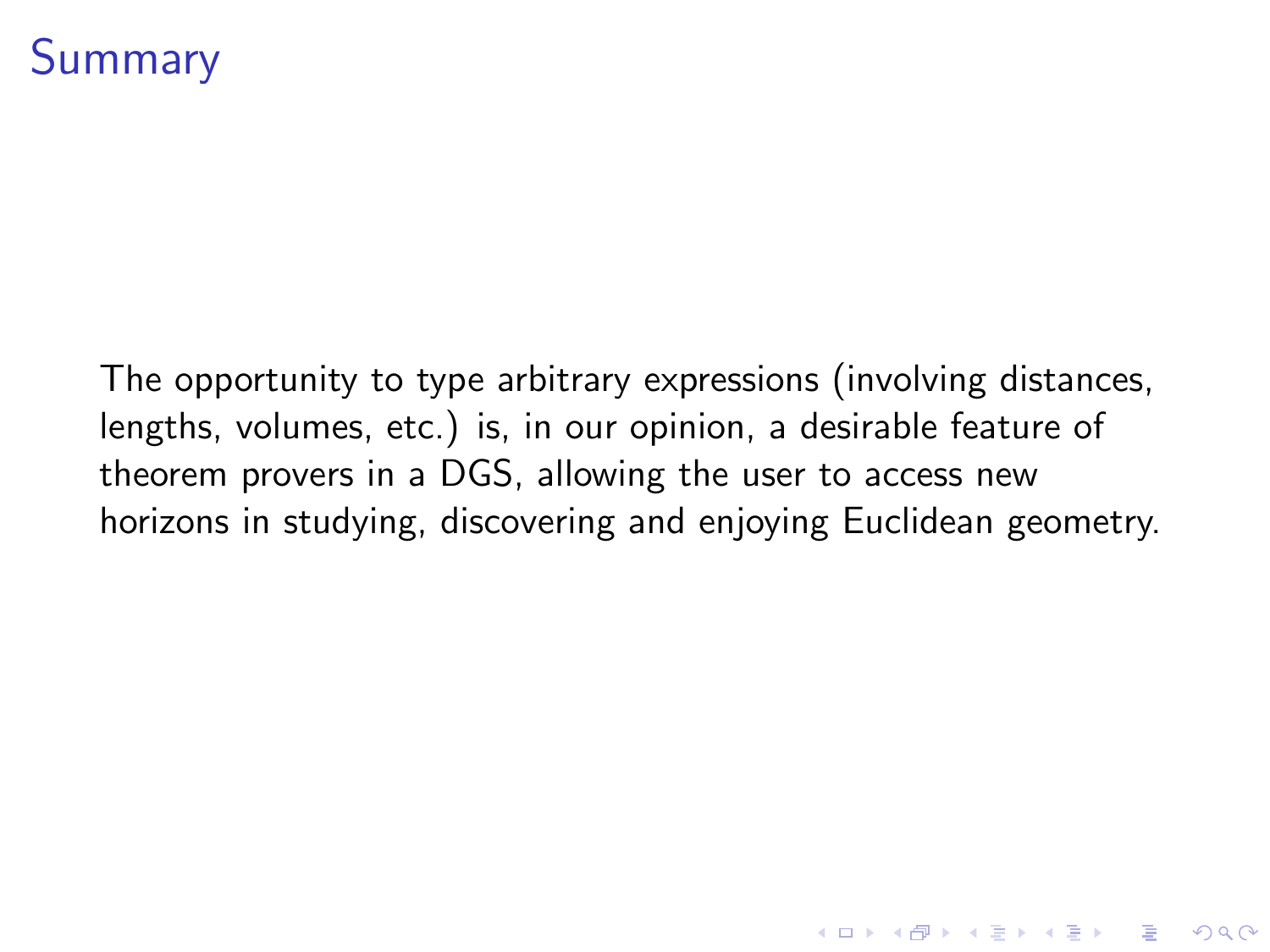# References I

- F
- A. Bogomolny.

Viviani's 3D Analogue from Interactive Mathematics Miscellany and Puzzles.

Downloaded from [http://www.cut-the-knot.org/](http://www.cut-the-knot.org/triangle/VivianiTetrahedron.shtml) [triangle/VivianiTetrahedron.shtml](http://www.cut-the-knot.org/triangle/VivianiTetrahedron.shtml), accessed in April 2016.

F. Botana, M. Hohenwarter, P. Janičić, Z. Kovács, I. Petrović, T. Recio and S. Weitzhofer.

Automated Theorem Proving in GeoGebra: Current Achievements.

J Autom Reasoning, 55(1):39–59, March 2015.



K. Brown.

Polynomials For Sums of Square Roots.

Downloaded from [http:](http://www.mathpages.com/home/kmath111/kmath111.htm)

[//www.mathpages.com/home/kmath111/kmath111.htm](http://www.mathpages.com/home/kmath111/kmath111.htm), accessed in February 2016.**K ロ ▶ K @ ▶ K 할 X X 할 X → 할 X → 9 Q Q ^**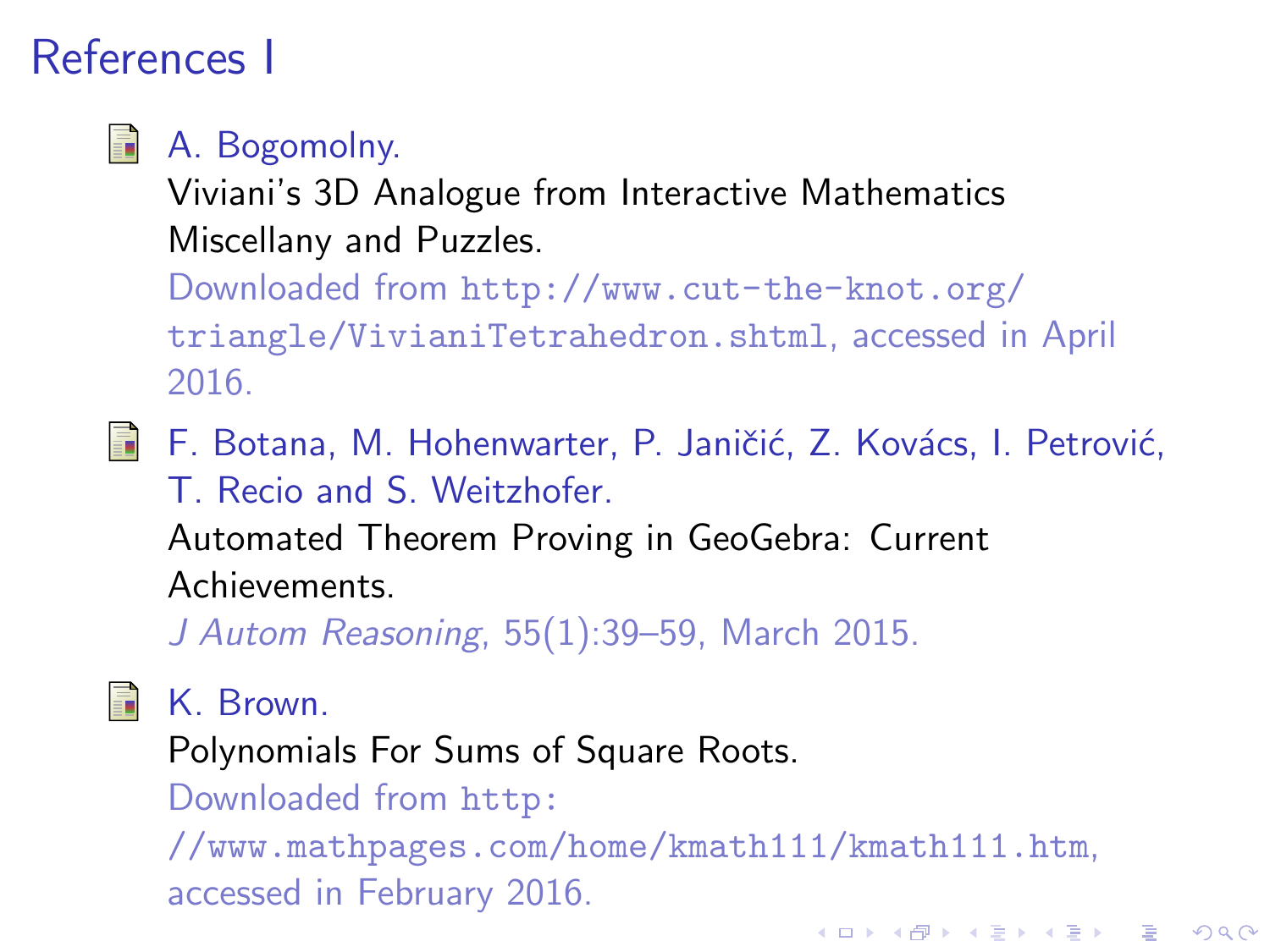## References II



**B** S.-C. Chou.

Mechanical Geometry Theorem Proving. Springer Science + Business Media, 1987.

- D. Cox, J. Little and D. O'Shea. Ideals Varieties and Algorithms. Springer New York, 2007.
- 量 W. Decker, G.-M. Greuel, G. Pfister and H. Schönemann.  $SINGULAR$  4-0-2  $- A$  computer algebra system for polynomial computations. 2015.

**KORK ERKER ADE YOUR** 

<http://www.singular.uni-kl.de>.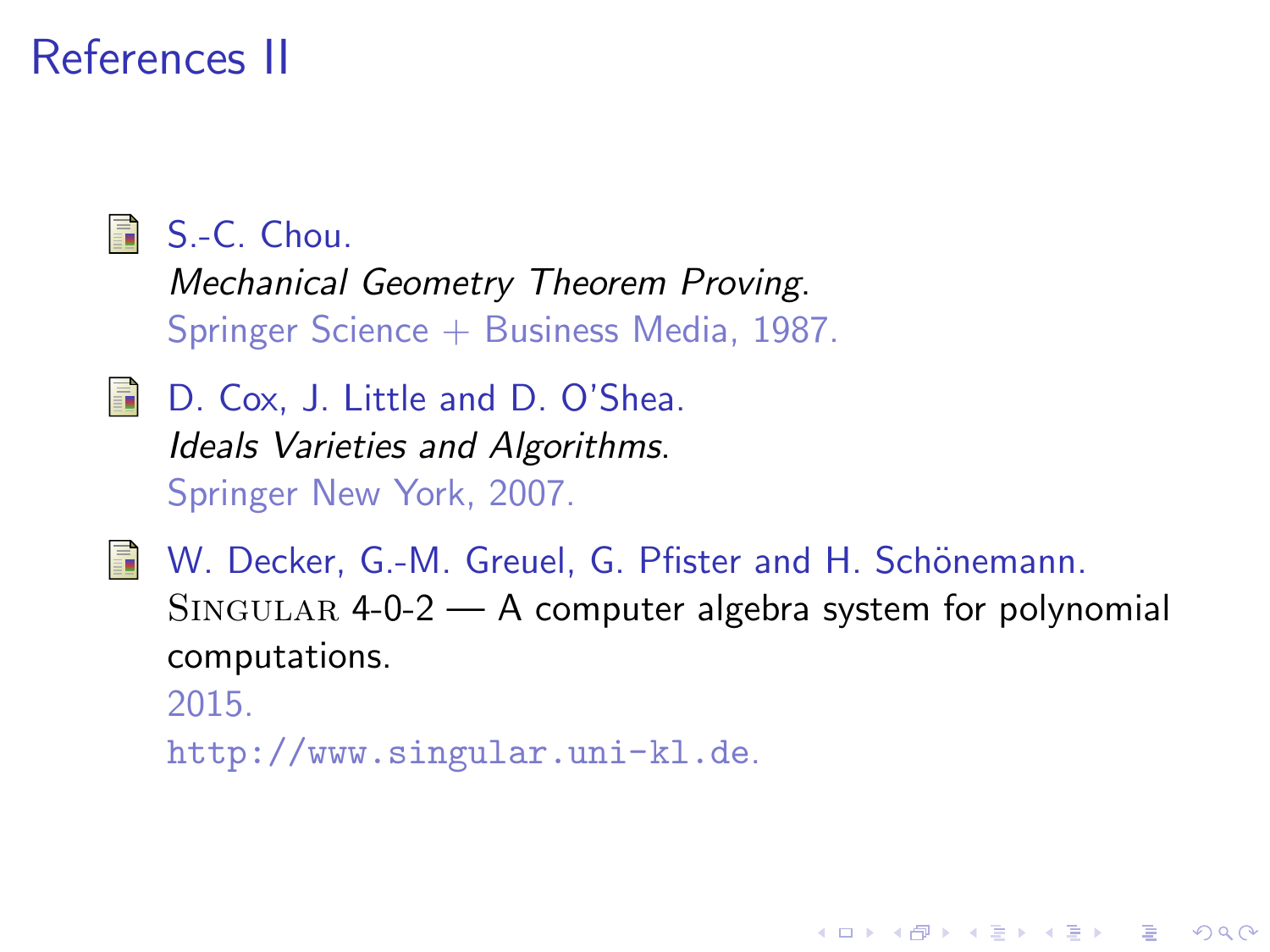## References III

 $\blacksquare$  Z. Kovács and B. Parisse.

Giac and GeoGebra – Improved Gröbner basis computations.

Computer Algebra and Polynomials, Volume 8942 of the series Lecture Notes in Computer Science, 126–138. Springer, 2015.

**D.** Kapur.

Using Gröbner bases to reason about geometry problems. Journal of Symbolic Computation, 2(4):399–408, December 1986.

**KORK ERKER ADE YOUR** 

**Z.** Kovács, C. Sólyom-Gecse.

GeoGebra Tools with Proof Capabilities, 2016. <http://arxiv.org/abs/1603.01228>.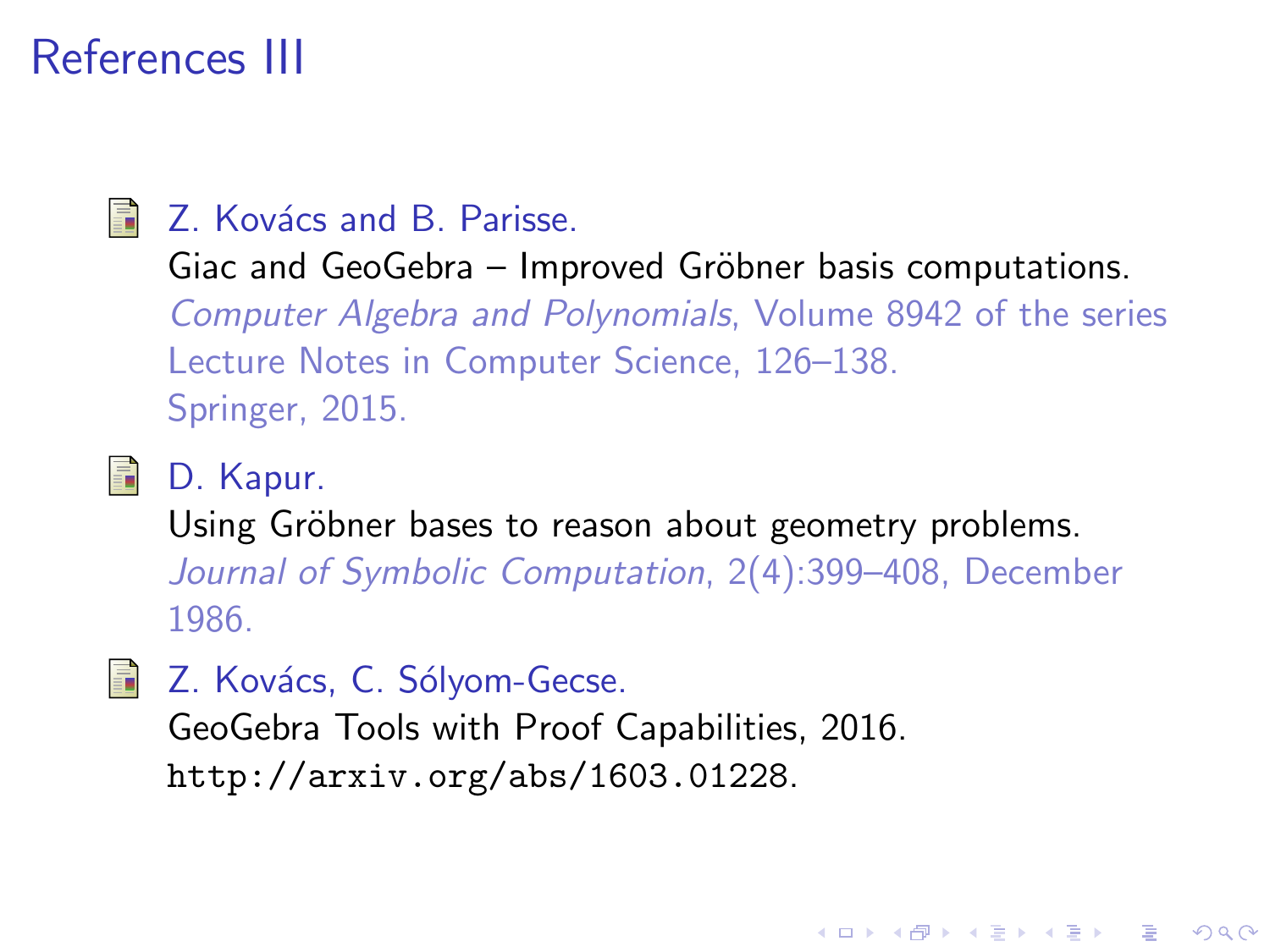## References IV

譶

#### B. Kutzler and S. Stifter.

On the application of Buchberger's algorithm to automated geometry theorem proving.

Journal of Symbolic Computation, 2(4):389–397, December 1986.

F I. Petrović and P. Janičić.

Integration of OpenGeoProver with GeoGebra, 2012.

[http://argo.matf.bg.ac.rs/events/2012/fatpa2012/](http://argo.matf.bg.ac.rs/events/2012/fatpa2012/slides/IvanPetrovic.pdf) [slides/IvanPetrovic.pdf](http://argo.matf.bg.ac.rs/events/2012/fatpa2012/slides/IvanPetrovic.pdf).

**KORK ERKER ADE YOUR** 

 $\blacksquare$  T. J. Recio Muñiz. Cálculo simbólico y geométrico. Editorial Síntesis. Madrid, 1998.